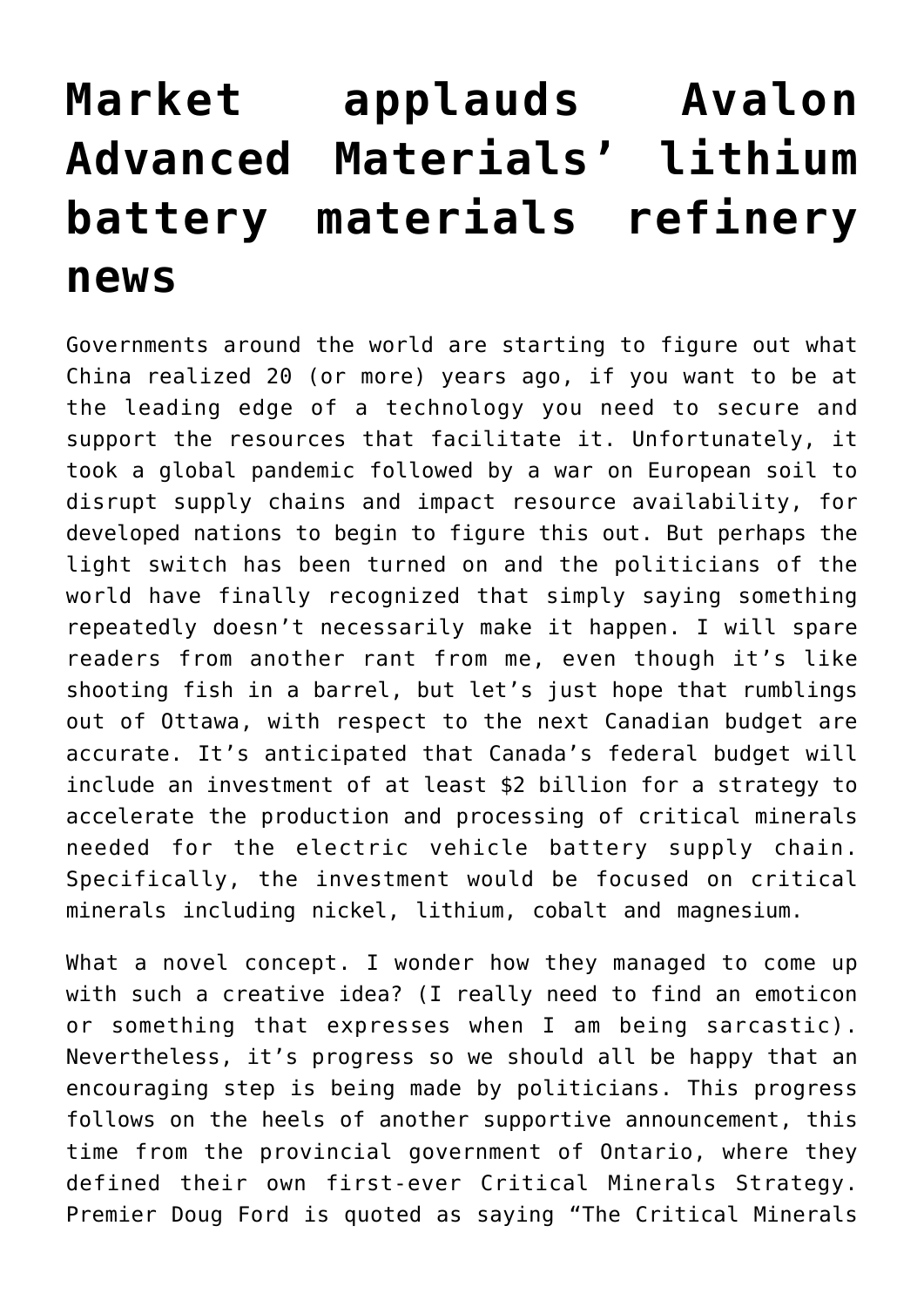Strategy is our government's blueprint to connect industries, resources and workers in our province's north to the future of manufacturing in the south as we build up home-grown supply chains."

The timing of these announcements couldn't dovetail any better with news from [Avalon Advanced Materials Inc.](https://www.avalonadvancedmaterials.com/) (TSX: AVL I OTCQB: AVLNF) on Monday that it has signed a binding [letter of](https://investorintel.com/markets/technology-metals/technology-metals-news/avalon-announces-partnership-agreement-to-establish-ontarios-first-regional-lithium-battery-materials-refinery-in-thunder-bay/) [intent](https://investorintel.com/markets/technology-metals/technology-metals-news/avalon-announces-partnership-agreement-to-establish-ontarios-first-regional-lithium-battery-materials-refinery-in-thunder-bay/) to establish Ontario's first regional lithium battery materials refinery in Thunder Bay, Ontario. I can state with confidence that their timing was excellent because the market rewarded Avalon shareholders handsomely, rallying the stock by 48% on the day. So let's have a little closer look at why investors got so excited about this particular press release.



Avalon is a Canadian mineral development company specializing in sustainably-produced materials for clean technology. The Company now has four advanced stage projects, providing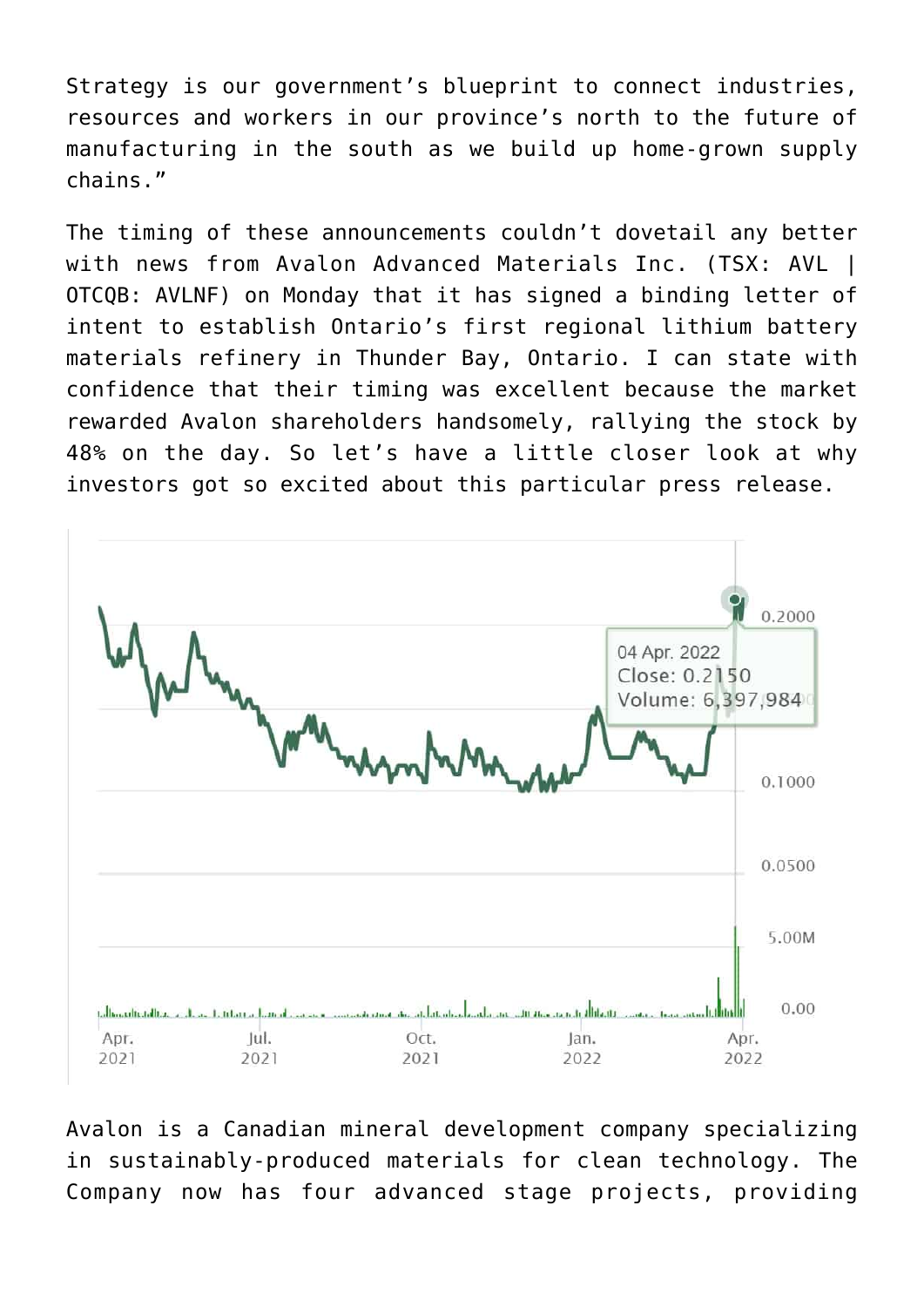investors with exposure to lithium, tin and indium, as well as rare earth elements, tantalum, cesium and zirconium. Avalon is currently focusing on developing its [Separation Rapids Lithium](https://www.avalonadvancedmaterials.com/projects/separation_rapids/) [Project](https://www.avalonadvancedmaterials.com/projects/separation_rapids/) near Kenora, Ontario while continuing to advance other projects, including its 100%-owned [Lilypad Cesium-Tantalum-](https://www.avalonadvancedmaterials.com/projects/lilypad/)[Lithium Project](https://www.avalonadvancedmaterials.com/projects/lilypad/) located near Fort Hope, Ontario. Social responsibility and environmental stewardship are corporate cornerstones as witnessed by the fact that the Company recently reported its tenth (yes, they have been doing this for 10 years) annual comprehensive [sustainability report](https://investorintel.com/markets/technology-metals/technology-metals-news/avalon-publishes-tenth-annual-sustainability-report-and-provides-update-on-separation-rapids-lithium-project-activities/). In a nutshell, Avalon Advanced Materials is an ESG focused company at the forefront of sustainable best practices in cleantech mineral development. Find me a box that doesn't tick.

Timing of all this coming together is somewhat fortuitous for the Company, given they weren't waiting around for any government support. They recognized a long time ago what their roadmap to success would include. Simply finding critical materials wasn't going to be enough, Avalon identified that to control their destiny, they had to control their destiny. To get production started another key step is to have a centrally located lithium refinery that could purchase concentrates produced locally to make the battery material products. Avalon had a much bigger vision whereby a lithium refiner would be designed to accept lithium minerals concentrates, not only from Avalon's Separation Rapids Lithium Project, but also from other aspiring new producers from the many lithium pegmatite resources that occur in northwestern Ontario. Monday's announcement states this refinery will operate as a separate private business, called Avalon Lithium Inc., a newly established Avalon subsidiary.

Avalon's do-it-yourself (sustainably and responsibly) mantra has resulted in fantastic timing as both Provincial and Federal governments have only just realized what needs to be done at the same time as Avalon is actually doing it. Combine that with an exemplary ESG track record and you have yourself